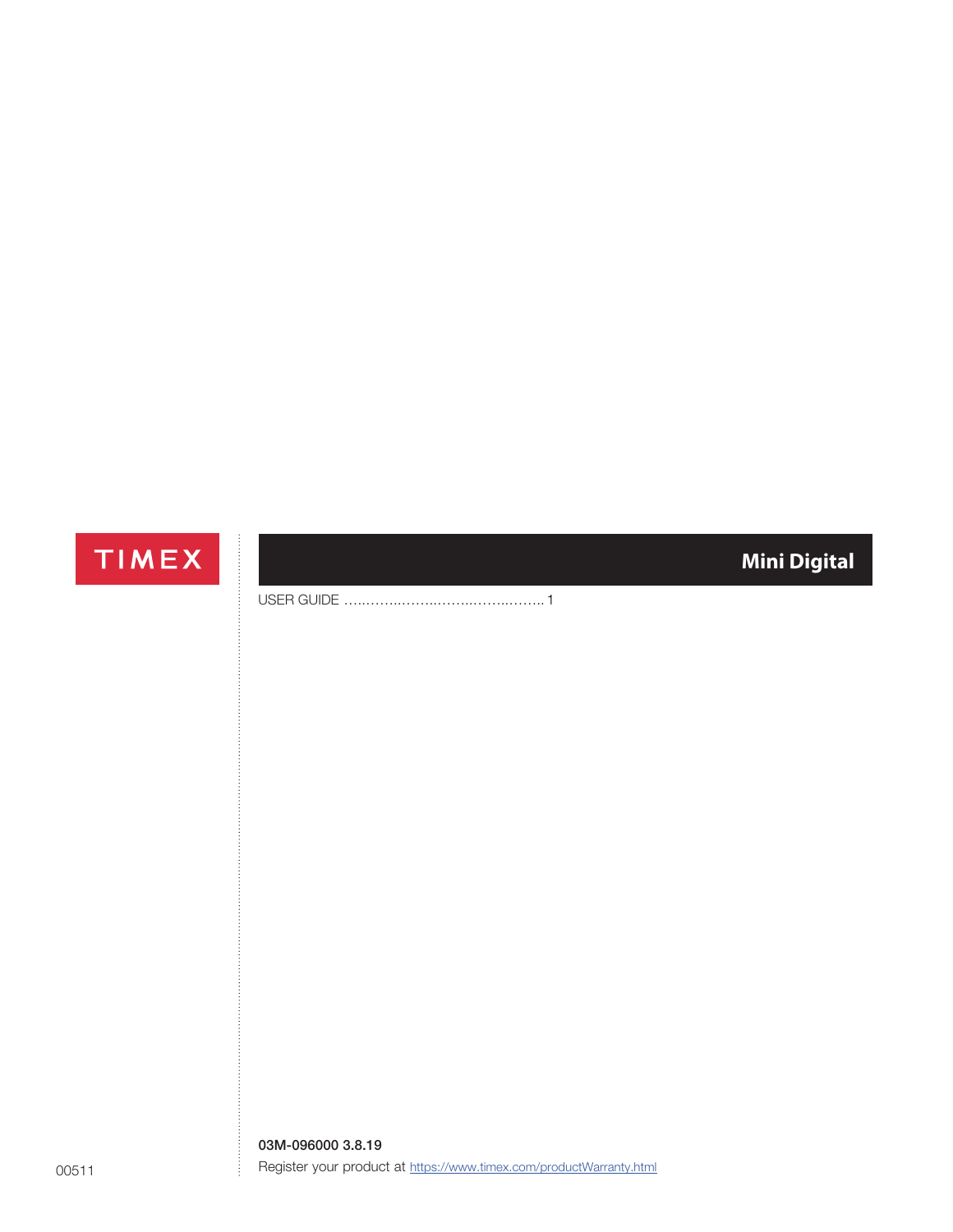

# **EXTENDED WARRANTY**

Available in U.S. only. Extend your warranty for an additional 4 years from date of purchase for \$5. You can pay with AMEX, Discover, Visa or MasterCard by calling 1 800-448-4639 during normal business hours. Payment must be made within 30 days of purchase. Name, address, telephone number, purchase date, and 5-digit model number required. You can also mail a check for \$5 to: Timex Extended Warranty, P.O. Box 1676, Dept. EF, Little Rock, AR 72203.

Please read instructions carefully to understand how to operate your Timex® watch. Your model may not have all of the features described in this booklet.

# **FEATURES**

Time and Date (12/24-hour format) • 24-Hour Stopwatch • Daily Alarm • Hourly Chime



#### **TO SET TIME / CALENDAR**

- 1. Press **MODE** until Time Setting display appears Seconds are flashing.
- 2. Press **ST/STP** to reset Seconds to zero.
- 3. Press **RESET** to go to Minutes (flashing).
- 4. Press **ST/STP** to increase Minutes. Press and hold **ST/STP** to change rapidly.
- 5. Press **RESET** to go to Hours (flashing).

#### **NOTE:**

- If the watch is set for 12-hour time format, "A" or "P" will appear to the right of Minutes to designate AM or PM.
- If the watch is set for 24-hour time format, "H" will appear to the right of Minutes.
- 6. Press **ST/STP** to change Hours. Press and hold **ST/STP** to change rapidly. The setting will go from AM, to PM, to 24-Hour settings.
- 7. Press **RESET** to go to Date (flashing).
- 8. Press **ST/STP** to change Date. Press and hold **ST/STP** to change rapidly.
- 9. Press **RESET** to go to Month (flashing).
- 10. Press **ST/STP** to increase Month. Press and hold **ST/STP** to change rapidly.
- 11. Press **RESET** to go to Day of Week (flashing).
- 12. Press **ST/STP** to change Day of Week. Press and hold **ST/STP** to change rapidly.
- 13. Press **RESET** to go to Seconds (flashing), or press **MODE** to exit Time Setting.

#### **NOTE:**

• Press **MODE** at any time to exit Time Setting

#### **TO VIEW CALENDAR**

In Time mode, press and hold **ST/STP** to see Calendar settings. **NOTE:**

- "A" or "P" will appear next to Hours when the 12-Hour format is selected.
- No label appears next to Hours when 24-Hour format is selected.

# **TO TURN THE HOURLY CHIME ON/OFF**

In Time mode, press and hold **RESET**, and then press **MODE** to turn the Hourly Chime ON or OFF

**NOTE:** The Days of Week all light to confirm that the Hourly Chime is active.

### **TO USE CHRONO**

- 1. Press **MODE** to go to Chrono mode (one after Time mode)
- 2. Press **ST/STP** to begin the stopwatch operation.
- 3. Press **RESET** to record a split and "freeze" the display. The stopwatch continues to run in the background.

**NOTE:** If you press **ST/STP** to pause the stopwatch during the "frozen" display, press **RESET** again to show the current stopwatch reading.

- 4. Press **RESET** to release the "frozen" display and show the current stopwatch reading.
- 5. Press **ST/STP** to pause the stopwatch.
- 6. Either press **ST/STP** to resume stopwatch operation, or press **RESET** to reset the stopwatch to all zeroes..

**NOTE:** Records elapsed time up to 24 hours and shows 1/100 of seconds for the first hour.

### **TO SET DAILY ALARM**

Press MODE to go to Alarm Setting mode (two after Time mode). Hours will be flashing

### **NOTE:**

- Alarm Set mode uses the same time format as Time mode.
- If the watch is set for 12-hour time format, "A" or "P" will appear to the right of Minutes to designate AM or PM.
- If the watch is set for 24-hour time format, "H" will appear to the right of **Minutes**
- 2. Press **ST/STP** to change Hours. Press and hold **ST/STP** to change rapidly.
- 3. Press **RESET** to go to Minutes (flashing).
- 4. Press **ST/STP** to increase Minutes. Press and hold **ST/STP** to change rapidly.
- 5. Press **RESET** to go to Hours (flashing), or press **MODE** to exit Alarm Setting.

#### **NOTE:**

- When the alarm sounds, it will beep for about 60 seconds.
- To temporarily stop the alarm beeping and snooze the alarm for five minutes, press **ST/STP**.
- To stop the alarm beeping altogether, press **RESET**.

# **TO TURN THE DAILY ALARM ON/OFF**

In Time mode, press and hold **RESET**, and then press **ST/STP** to turn the Daily Alarm ON or OFF

**NOTE:** The  $\triangleleft$ ) symbol lights to confirm that the Daily Alarm is active.

### **WATER AND SHOCK RESISTANCE**

If your watch is water-resistant, meter marking or  $(\infty)$  is indicated

| <b>Water-Resistance Depth</b> | p.s.i.a. * Water Pressure Below Surface |
|-------------------------------|-----------------------------------------|
| 30m/98ft                      | 60                                      |
| 50m/164ft                     | 86                                      |
| 100m/328ft                    | 160                                     |

\*pounds per square inch absolute

#### **WARNING: TO MAINTAIN WATER-RESISTANCE, DO NOT PRESS ANY BUTTONS UNDER WATER.**

- 1. Watch is water-resistant only as long as lens, push buttons and case remain intact.
- 2. Watch is not a diver watch and should not be used for diving.
- 3. Rinse watch with fresh water after exposure to salt water.
- 4. Shock-resistance will be indicated on watch face or caseback. Watches are designed to pass ISO test for shock-resistance. However, care should be taken to avoid damaging crystal/lens.

#### **BATTERY**

Timex strongly recommends that a retailer or jeweler replace battery. If applicable, push reset button when replacing battery. Battery type is indicated on caseback. Battery life estimates are based on certain assumptions regarding usage; battery life may vary depending on actual usage.